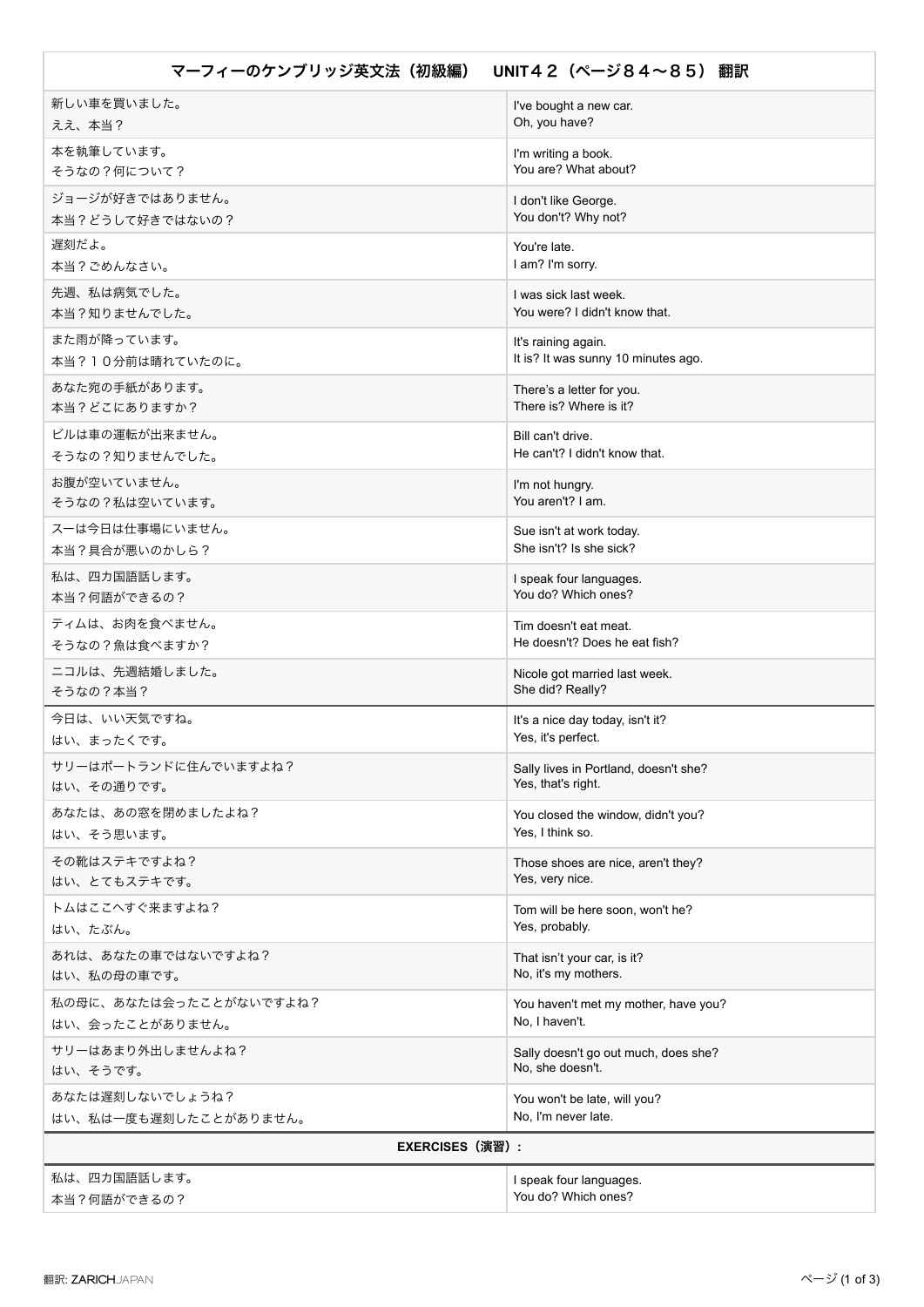| 私は銀行で働いています。            | I work in a bank.                      |
|-------------------------|----------------------------------------|
| 本当?私も銀行で働いています。         | You do? I work in a bank, too.         |
| 昨日仕事に行きませんでした。          | I didn't go to work yesterday.         |
| 本当?具合が悪かったのですか?         | You didn't? Were you sick?             |
| ジェーンは私が好きではありません。       | Jane doesn't like me.                  |
| 彼女が?どうして好きではないの?        | She doesn't? Why not?                  |
| あなたは疲れているように見えますよ。      | You look tired.                        |
| 私が?元気ですよ。               | I do? I feel fine.                     |
| 昨晩、ケイトは私に電話しました。        | Kate called me last night.             |
| そうなの?何を言っていましたか?        | She did? What did she say?             |
| 新しい車を買いました。             | I've bought a new car.                 |
| 本当?どんな車を?               | You have? What kind is it?             |
| ティムはお肉を食べません。           | Tim doesn't eat meat.                  |
| 本当?魚は食べますか?             | He doesn't? Does he eat fish?          |
| 鍵を失くしました。               | I've lost my key.                      |
| 本当?最後に持っていたのはいつですか?     | You have? When did you have it last?   |
| スーは車の運転ができません。          | Sue can't drive.                       |
| 本当?習うべきです。              | She can't? She should learn.           |
| 私は、イタリアで生まれました。         | I was born in Italy.                   |
| 本当?知りませんでした。            | You were? I didn't know that.          |
| 昨晩、良く眠れませんでした。          | I didn't sleep well last night.        |
| 本当?ベットの居心地が悪かったのですか?    | You didn't? Was the bed uncomfortable? |
| 今晩、テレビでフットボールのゲームがあります。 | There's a football game on TV tonight. |
| 本当?それを見る予定ですか?          | There is? Are you going to watch it?   |
| 楽しくないです。                | I'm not happy.                         |
| 本当?どうして?                | You aren't? Why not?                   |
| 先週、ポーラを見ました。            | I saw Paula last week.                 |
| 本当?彼女は元気ですか?            | You did? How is she?                   |
| マリアは工場で働いています。          | Maria works in a factory.              |
| 本当?どんな工場で?              | She does? What kind of factory?        |
| 来週、私はここにいません。           | I won't be here next week.             |
| 本当?どこにいますか?             | You won't? Where will you be?          |
| この時計は、動いていません。          | The clock isn't working.               |
| 本当?昨日動いていたのに。           | It isn't? It was working yesterday.    |
| 良い日ですね。                 | It's a nice day, isn't it?             |
| はい、素晴らしいです。             | Yes, it's beautiful.                   |
| これらの花はステキですね。           | These flowers are nice, aren't they?   |
| はい、何の種類の花ですか?           | Yes, what kind are they?               |
| ジェーンはパーティにいましたよね?       | Jane was at the party, wasn't she?     |
| はい、でも私は彼女と話しませんでした。     | Yes, but I didn't speak to her.        |
| チリに行ったことがありますよね?        | You've been to Chile, haven't you?     |
| はい、何回も。                 | Yes, many times.                       |
| あなたはタイ語を話しますよね?         | You speak Thai, don't you?             |
| はい、でもあまり上手ではありません。      | Yes, but not very well.                |
| ビルは疲れているように見えますよね?      | Bill looks tired, doesn't he?          |
| はい、彼はとても良く働きます。         | Yes, he works very hard.               |
| 助けてもらえませんか?             | You'll help me, won't you?             |
| はい、もちろんです。              | Yes, of course I will.                 |
| まだ食べていませんよね?            | You haven't eaten yet, have you?       |
| はい、お腹が空いていません。          | No, I'm not hungry.                    |